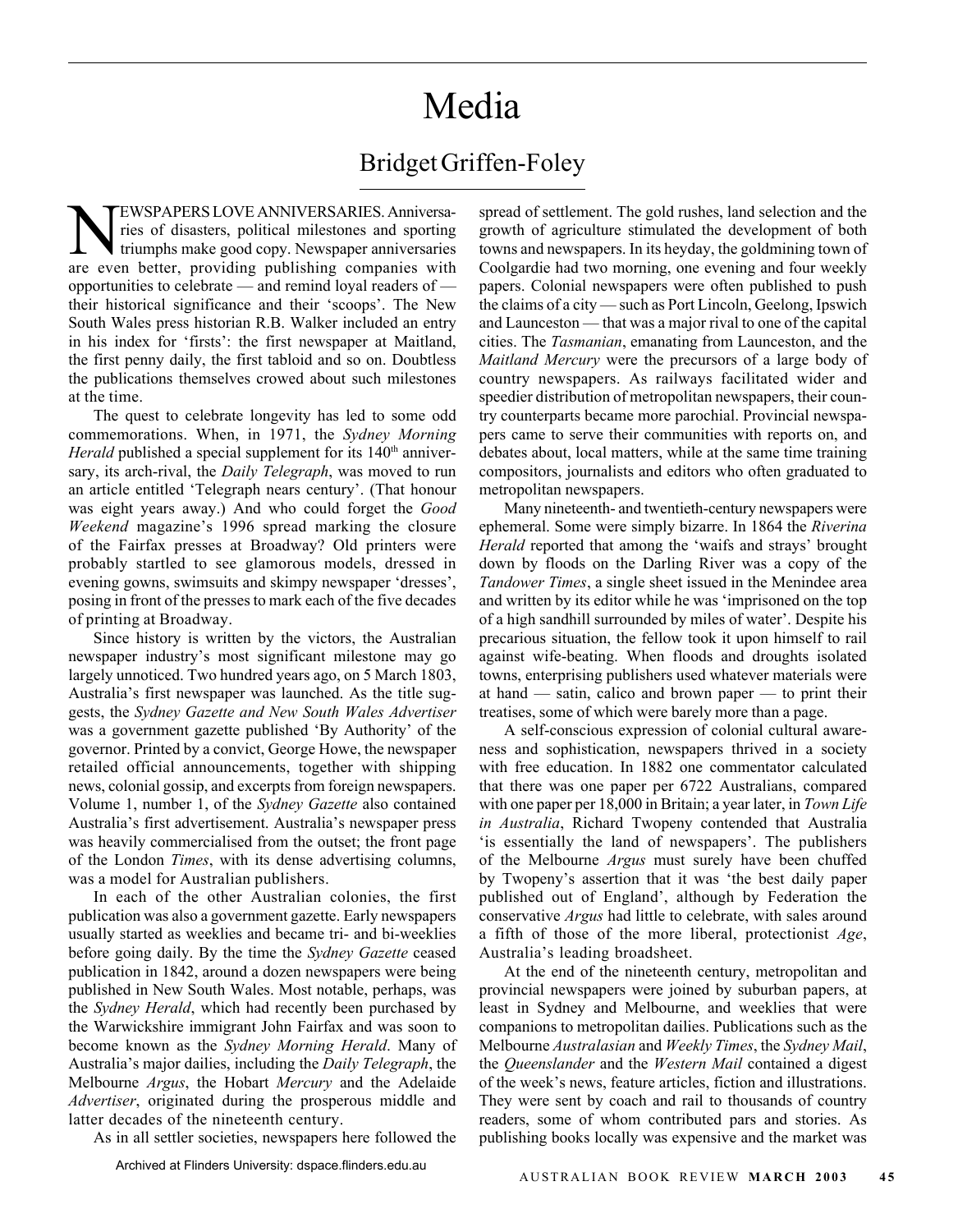small, they played an important role in fostering Australian creative writing. Weeklies and larger newspapers published poems and serials, providing many colonial writers with their basic income. They also, as Ken Stewart argues, helped to foster a shared literary tradition between city and country.

The most famous weekly was the *Bulletin*, established in 1880 and the sponsor of a distinctive radical national literature. By the end of the decade, the Christmas issue of the selfdescribed 'Bushman's Bible' was selling an extraordinary 80,000 copies in a population of only around three million people. The *Bulletin* also helped to introduce to Australia a new, more popular style of journalism. In the late nineteenth and early twentieth centuries, publishers sought to appeal to the increasingly literate lower middle classes. Headlines became more dramatic, stories were shortened and more pictorial material was used. Some newspapers even began removing advertisements from the front page, although the august *Sydney Morning Herald* held firm until 1944. The Australian newspaper industry became more professionalised, with the creation of cable news services and the Australian Journalists' Association. World War I, which brought with it an upsurge in the volume of news as well as a shortage of newsprint and higher cable rates, further encouraged the trend towards brevity and immediacy.

THE END OF the war ushered in the most ruthless period hitherto in Australian journalism. For capital city dailies, 1923 marked the height of competition, with twenty-six metropolitan dailies having twenty-one owners. Meanwhile, the newspaper groups of Hugh Denison, a wealthy tobacco manufacturer, and Keith Murdoch, a journalist turned editor, were engaged in a bruising battle for the hearts and minds of Melbourne; in 1925 Denison's Associated Newspapers retreated to Sydney. Through the Herald & Weekly Times, Murdoch established a national media chain, the likes of which Australia had never seen. In Melbourne he secured the morning/afternoon combination that was the key to the success of later newspaper empires, and bought into newspapers in Brisbane and Adelaide, as well as several radio stations. The Packer dynasty also emerged during these years; with Denison's often inadvertent help, R.C. Packer and his pugnacious son Frank variously managed, acquired and established several newspapers and magazines.

Sydney journalism was particularly tough, with stories of proprietors arming themselves with revolvers and bodyguards. Stunts and political scandal abounded; under R.C. Packer, the *Daily Guardian* offered free insurance to regular readers and even introduced the Miss Australia contest, while Premier Lang tried (and failed) to push through legislation to bankrupt the Packer family. Newspapers such as the Sydney *Truth*, subtitled 'A Fearless Exposé of Folly, Vice and Crime', delivered sensational investigations of opium use, prostitution, sex crimes and randy nuns. Staid broadsheets such as the *Sydney Morning Herald* were forced to modernise and compete for scoops. In this environment,

it was difficult for the labour press to compete with titles emanating from companies with vast capital reserves. Numerous labour newspapers had been established after the great strikes of the 1890s, but many were short-lived or had a limited readership. Various attempts were made to establish a labour daily to counter the biases of the 'capitalist press'; all struggled to find adequate capital, sufficient advertising support and a large readership. One exasperated editor was heard to complain that the majority of workers 'would rather read our [racing] tips than our leaders'.

Fierce competition, rising costs and the Depression's impact on advertising receipts saw nine newspapers collapse in the early 1930s. Established newspaper proprietaries looked to milk the economies of large-scale production; they invested not just in metropolitan, Sunday and sporting newspapers, women's magazines and radio, but created Australia's most dominant cable service, Australian Associated Press, and laid the foundations of a local newsprint industry.

A survey by UNESCO in 1952 showed that Australia had 1.7 per cent of the world's newspaper circulation but much less than one per cent of the world's newspapers. Within a few years, only Sydney and Melbourne had a competitive daily newspaper market. But at least the 1960s were distinguished by the establishment of Australia's first national dailies: the Fairfax-controlled *Australian Financial Review*, which had been launched as a weekly in 1952, and the *Australian*, founded by Keith Murdoch's son, Rupert. Overcoming the considerable difficulties entailed in distributing newspapers across a vast geographical area, these titles challenged the provincialism so characteristic of the Australian press. The *Australian*, in particular, encouraged improvements in the standard of national reportage and the coverage of the arts.

The Menzies government largely caved in to existing media groups intent on dominating the new medium of television. Even before television began in 1956, the Australian newspaper market was experiencing a falling away in the growth of sales. As the trend for lower circulations as well as